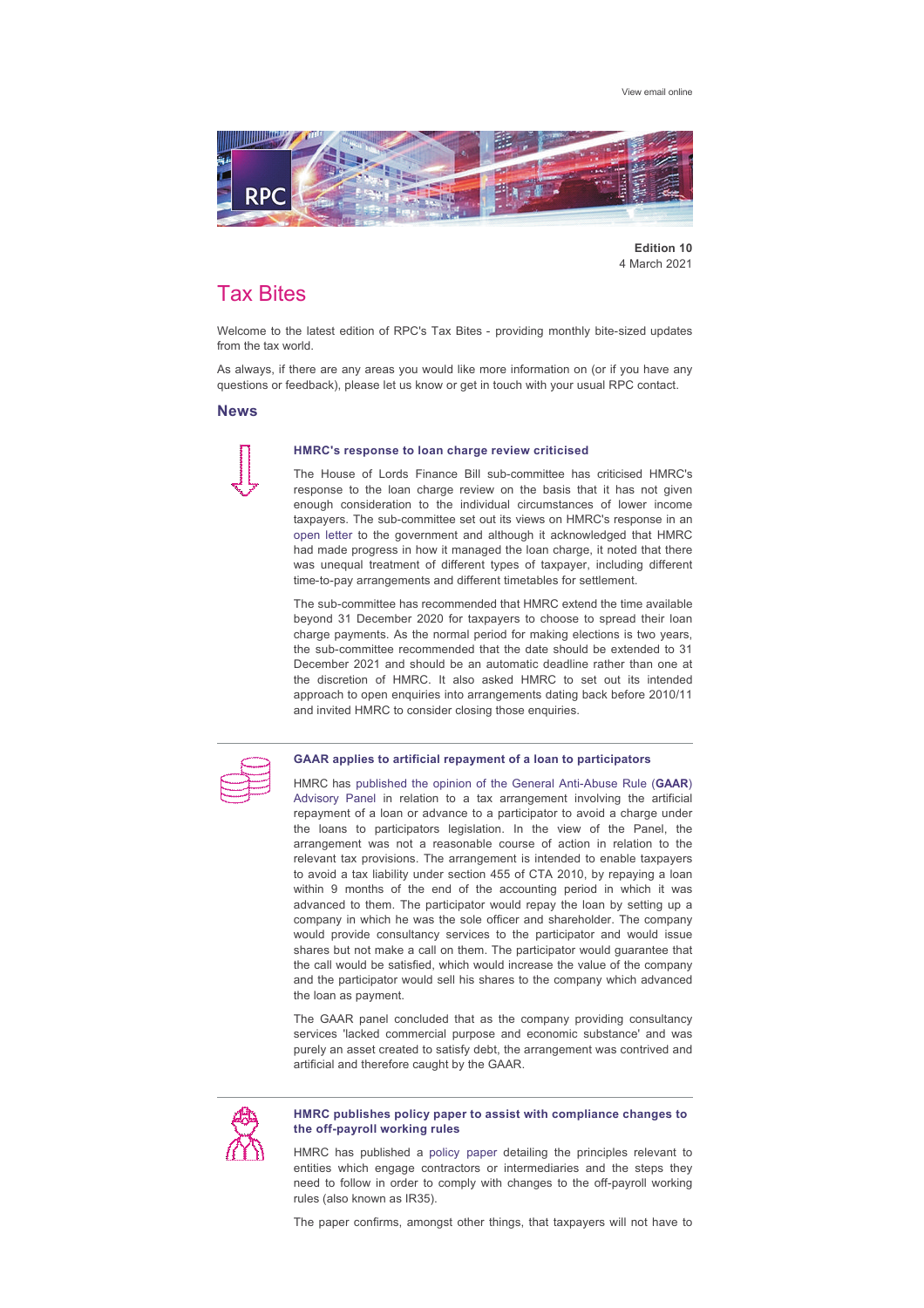pay penalties for careless inaccuracies in the first 12 months relating to the off-payroll working rules, regardless of when the inaccuracies are identified. HMRC has also confirmed that it will not penalise companies who fail to apply the rules correctly or make incorrect status determinations provided they took reasonable care when making their decisions.



## **HMRC updates NICs guidance for EU workers**

HMRC has updated its guidance notes on [social security contributions](https://www.gov.uk/guidance/social-security-contributions-for-workers-coming-to-the-uk-from-the-eea-or-switzerland) and [national insurance contributions](https://www.gov.uk/guidance/national-insurance-for-workers-from-the-uk-working-in-the-eea-or-switzerland) for workers coming to the UK from the EEA or Switzerland, to reflect that all EU member states have opted to apply the detached worker rules.

As part of the trade and co-operation agreement made between the UK and EU on 24 December 2020, the UK and EU agreed that they would continue the social security coordination arrangements between them. The agreement provides for the existing short-term assignment rule to continue (also known as the detached worker rules). This allows workers to move between the UK and those EU member states which choose to opt-in to the detached worker rules.

The quidance confirms that UK employers sending an employee to work temporarily in the EU (for up to two years) should apply to HMRC for certification so that UK NICs can continue to be paid in the UK. Likewise, UK employers bringing an EU-based employee to the UK to work temporarily should ensure that the employee obtains a certificate from their home EU member state so that social security contributions can continue to be paid in that home member state.

#### **Case reports**



#### **Rialas UT dismisses HMRC's appeal in transfer of assets abroad case**

In *HMRC v Andreas Rialas* [2020] UKUP 0367 (TCC), the Upper Tribunal (**UT**) has confirmed that the taxpayer was not liable to income tax on dividends paid from a UK company as a result of the transfer of assets abroad anti-avoidance legislation (TOAA), originally contained in section 739 et seq, Income and Corporation Taxes Act 1988 (the legislation has since been rewritten).

Following this decision, where an offshore structure acquires assets at their full market value from a third party, it will be difficult for HMRC to mount a successful argument that another individual has procured the transfer. However, this is unlikely to be the final word on this issue. The UT declined to rule on HMRC's claim that the First-tier Tribunal (FTT) was also wrong in determining that applying a charge to income tax under the TOAA regime to the appellant would infringe his EU rights to free movement of capital. This was, in part, in order to reach a swift decision on the core issue so as to enable a co-ordinated appeal by HMRC of the UT's decision in this case with its appeal in Fisher v HMRC [2020] UKUT 0062 (TCC) (the Court of Appeal is due to hear HMRC's appeal in *Fisher* later this year) where the core issue in dispute is the same, namely, when should an individual who has not personally made a transfer of assets abroad be treated as a transferor for the purposes of the TOAA regime? HMRC's position is that where an individual has been involved in the creation of a structure, they should be treated as the transferor. It is understood that there are a number of other cases in which HMRC is maintaining this argument and clarification of the correct interpretation of the TOAA from the Court of Appeal will be welcome.

You can read our commentary on this decision [here.](https://www.rpc.co.uk/perspectives/tax-take/rialas-hmrc-transfer-of-assets-abroad-appeal-fails-in-upper-tribunal/)



#### **Warshaw Cumulative preference shares constituted ordinary share capital and qualified for entrepreneurs' relief**

In *HMRC v Stephen Warshaw* [2020] UKUT 366 (TCC), the UT has upheld the FTT's decision that cumulative preference shares with rights to compound accrued but unpaid dividends constituted "ordinary share capital", for the purposes of section 989, Income Tax Act 2007 (**ITA**) and therefore qualified for entrepreneurs' relief (**ER**).

This decision is one of several recent examples where HMRC has sought to disqualify a shareholder from ER (now called business asset disposal relief) on the basis that there was something unusual about the kind of shares held by the taxpayer. The decision provides helpful clarification on